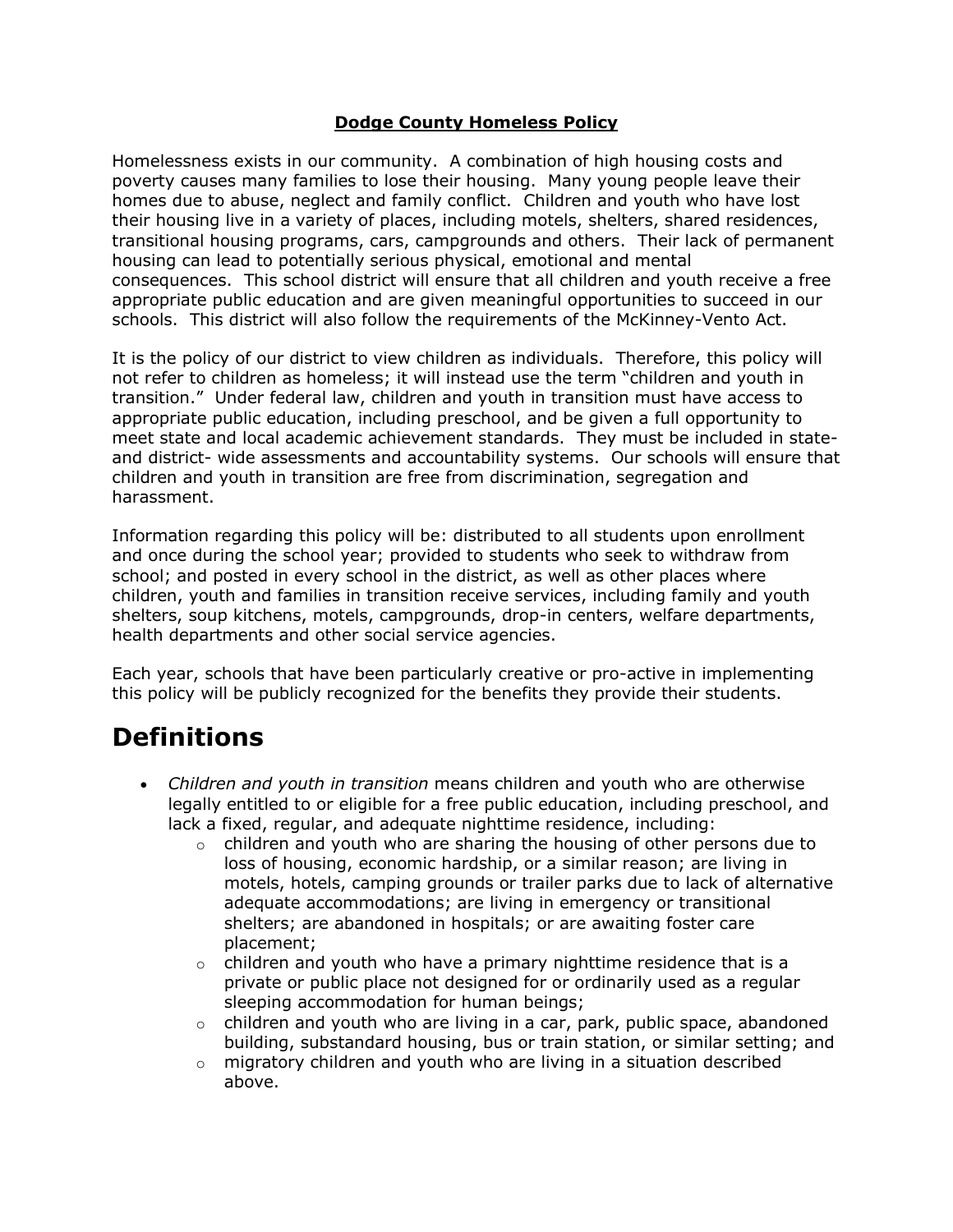A child or youth shall be considered to be in transition for as long as he or she is in a living situation described above.

*Unaccompanied youth* means a youth not in the physical custody of a parent or guardian, who is in transition as defined above. The more general term *youth* also includes unaccompanied youth.

*Enroll* and *enrollment* mean attending school and participating fully in school activities. *Immediate* means without delay.

*Parent* means a person having legal or physical custody of a child or youth.

*School of origin* means the school the child or youth attended when permanently housed, or the school in which the child or youth was last enrolled.

*Liaison* is the staff person designated by our LEA and each LEA in the state as the person responsible for carrying out the duties assigned to the liaison by the McKinney-Vento Act.

## **Identification**

In collaboration with school personnel and community organizations, the liaison will identify children and youth in transition in the district, both in and out of school. The liaison will train school personnel on possible indicators of homelessness, sensitivity in identifying families and youth as in transition, and procedures for forwarding information indicating homelessness to the liaison. The liaison will also instruct school registrars and secretaries to inquire about possible homelessness upon the enrollment and withdrawal of every student, and to forward information indicating homelessness to the liaison. Community partners in identification may include: family and youth shelters, soup kitchens, motels, campgrounds, drop-in centers, welfare departments and other social service agencies, street outreach teams, faith-based organizations, truancy and attendance officers, local homeless coalitions and legal services.

The liaison will keep data on the number of children and youth in transition in the district, where they are living, their academic achievement (including performance on state- and district-wide assessments), and the reasons for any enrollment delays, interruptions in their education or school transfers.

## **School Selection**

Each child and youth in transition has the right to remain at his or her school of origin, or to attend any school that housed students who live in the attendance area in which the child or youth is actually living are eligible to attend. Maintaining a student in his or her school of origin is important for both the student and our school district. Students who change schools have been found to have lower test scores and overall academic performance than peers who do not change schools. High mobility rates have also been shown to lower test scores for stable students. Keeping students in their schools of origin enhances their academic and social growth, while permitting our schools to benefit from the increased test scores and achievement shown to result from student continuity.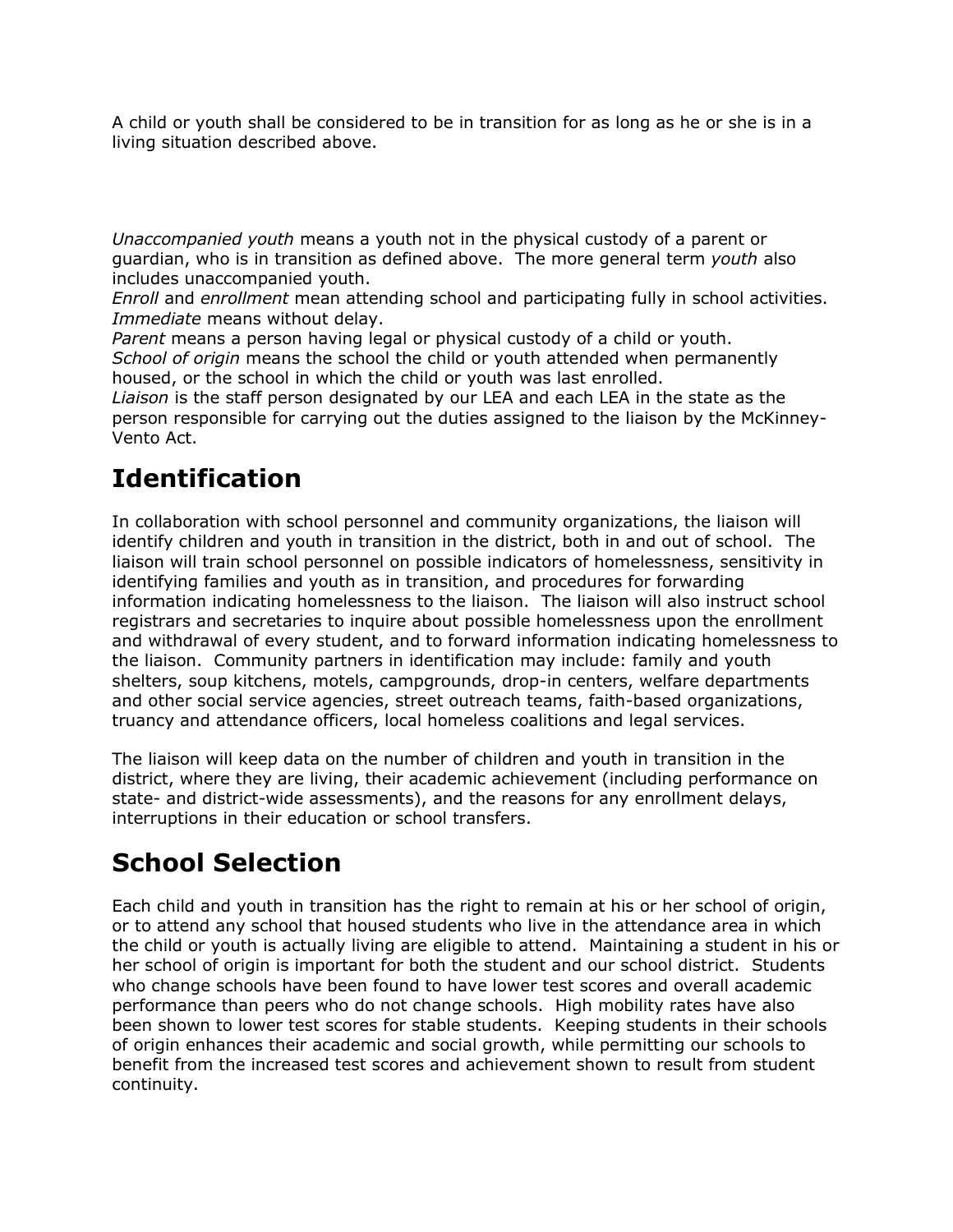Therefore, in selecting a school, children and youth in transition shall remain at their schools of origin to the extent feasible, unless that is against the parent's or youth's wishes. Students may remain at their schools of origin the entire time they are in transition, and until the end of any academic year in which they become permanently housed. The same applies if a child or youth loses his or her housing between academic years.

Feasibility shall be a child-centered determination, based on the needs and interests of the particular student and the parent's or youth's wishes. Potential feasibility considerations include:

- Safety of the student;
- Continuity of instruction;
- Likely area of family's or youth's future housing;
- Time remaining in the academic year;
- Anticipated length of stay in temporary living situation;
- School placement of siblings; and
- Whether the student has special needs that would render the commute harmful.

Services that are required to be provided, including transportation to and from the school of origin (see below) and services under federal and other programs, shall not be considered in determining feasibility.

## **Enrollment**

Consistent, uninterrupted education is vital for academic achievement. Due to the realities of homelessness and mobility, students in transition may not have school enrollment documents readily available. Nonetheless, the school selected for enrollment must immediately enroll any child or youth in transition. Enrollment may not be denied or delayed due to the lack of any document normally required for enrollment, including:

- Proof of residency;
- Transcripts/school records (The enrolling school must contact the student's previous school to obtain school records. Initial placement of students whose records are not immediately available can be made based on the student's age and information gathered from the student, parent and previous schools or teachers.);
- Immunizations or immunization/health/medical/physical records (If necessary, the school must refer students to the liaison to assist with obtaining immunizations and/or immunization and other medical records. Health records may often be obtained from previous schools or state registries, and school- or community-based clinics can initiate immunizations when needed.);
- Proof of guardianship;
- Birth certificate;
- Any other document requirements;
- Unpaid school fees;
- Lack of uniforms or clothing that conforms to dress codes; and
- Any factor related to the student's living situation.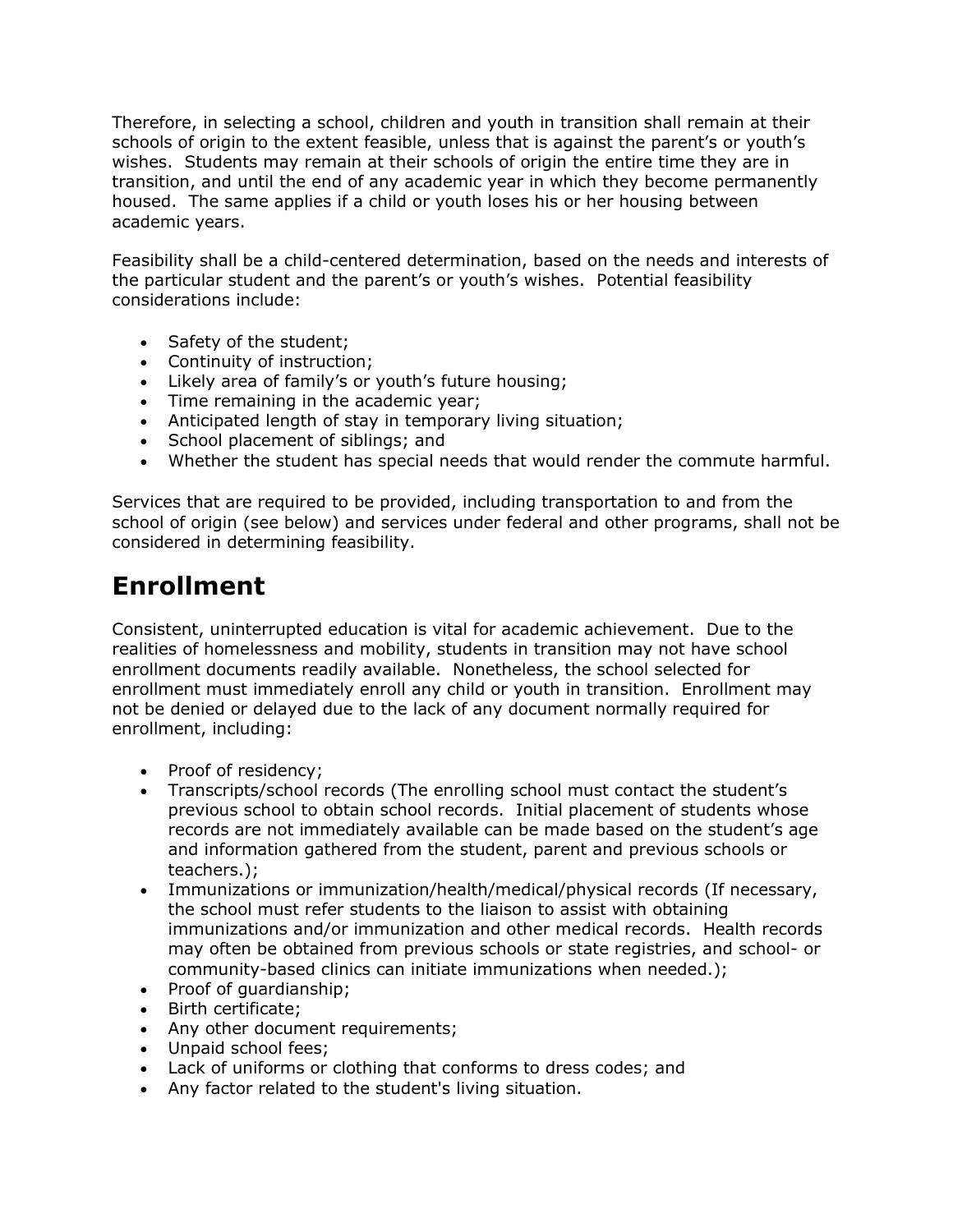Unaccompanied youth must also be immediately enrolled in school. They may either enroll themselves or be enrolled by a parent, non-parent caretaker, older sibling or liaison.

## **Transportation**

Without appropriate transportation, a student may not be able to continue attending his or her school of origin. To avoid such forced school transfers, at a parent's request, transportation shall be provided to and from the school of origin for a child or youth in transition. Transportation shall be provided for the entire time the child or youth has a right to attend that school, as defined above, including during the pendency of disputes. The liaison shall request transportation to and from the school of origin for unaccompanied youth. The length of the commute will only be considered in determining the feasibility of placement in the school of origin based on potential harm to the student, as discussed above. Parents and unaccompanied youth must be informed of this right to transportation before they select a school for attendance.

Schools and the liaison shall use the district transportation form to process transportation requests. Requests shall be processed and transportation arranged without delay. If the student in transition is living and attending school in this district, this district shall arrange transportation. If the student in transition is living in this district but attending school in another, or attending school in this district but living in another, this district will follow the inter-district transportation agreement to determine who must arrange transportation. It is this district's policy that inter-district disputes shall not result in a student in transition missing school. If such a dispute arises, this district will arrange transportation and immediately bring the matter to the attention of the State Coordinator for the Education of Homeless Children and Youth.

In addition to receiving transportation to and from the school of origin upon request, children and youth in transition shall also be provided with other transportation services comparable to those offered to housed students.

### **Services**

Children and youth in transition shall be provided services comparable to services offered to other students in the school selected, including:

- Transportation (as described above);
- Title I (as described below);
- Educational services for which the student meets eligibility criteria, including special education and related services and programs for English language learners;
- Vocational and technical education programs;
- Gifted and talented programs;
- School nutrition programs; and
- Before and after school programs.

The district recognizes that children and youth in transition suffer from disabilities at a disproportionate rate, yet frequently are not evaluated or provided appropriate special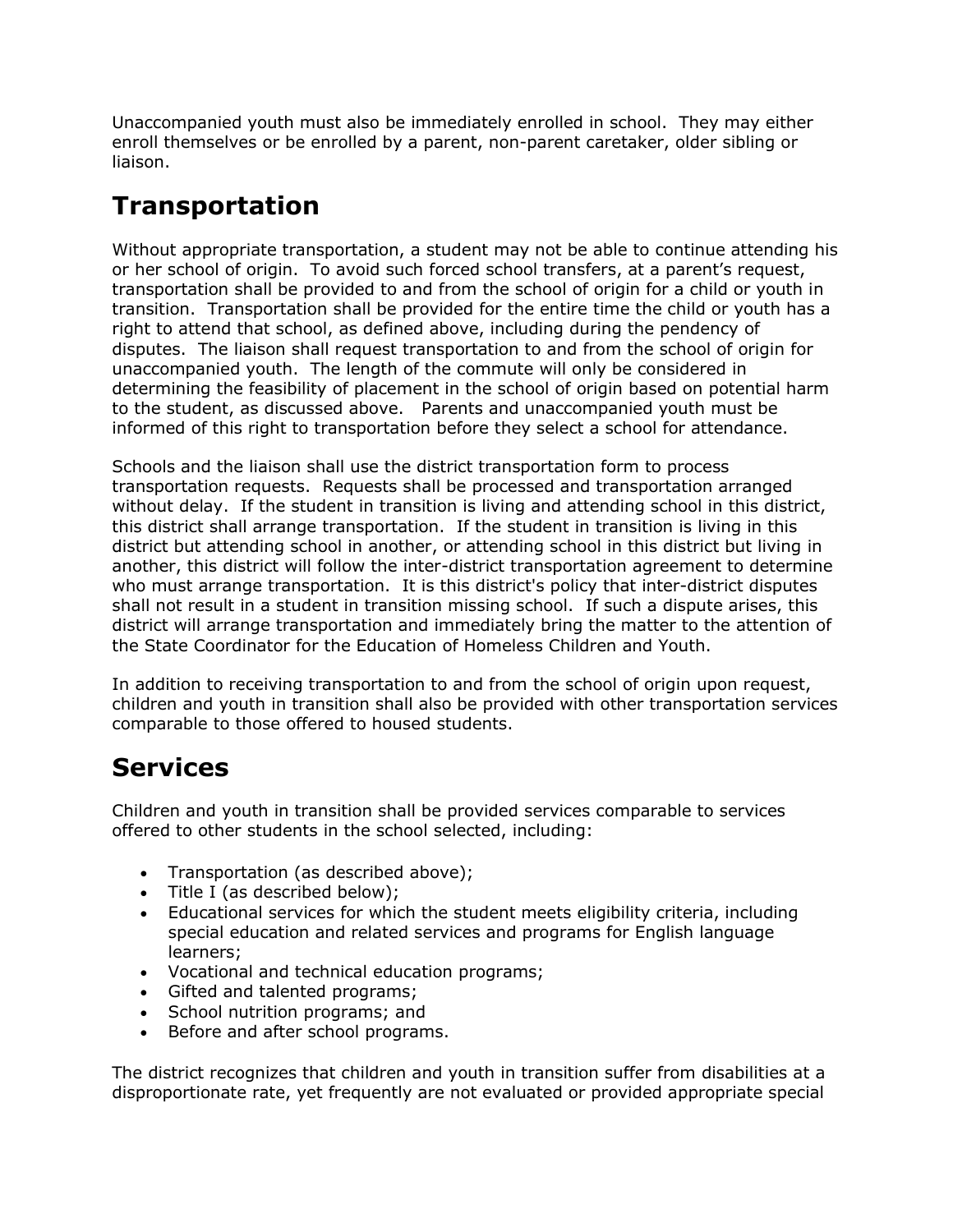education and related services. To address this problem, evaluations of children and youth in transition suspected of having a disability shall be given priority and coordinated with students' prior and subsequent schools as necessary, to ensure timely completion of a full evaluation. When necessary, the district shall expeditiously designate a surrogate parent for unaccompanied youth suspected of having a disability. If a student has an Individualized Education Program (IEP), the enrolling school shall immediately implement it. Any necessary IEP meetings or re-evaluations shall then be conducted expeditiously. If complete records are not available, IEP teams must use good judgment in choosing the best course of action, balancing procedural requirements and the provision of services. In all cases, the goal will be to avoid any disruption in appropriate services.

When applying any district policy regarding tardiness or absences, any tardiness or absence related to a child's or youth's living situation shall be excused. Our school district will follow state procedures to ensure that youth in transition and youth who are out of school are identified and accorded equal access to appropriate secondary education and support services. School personnel shall refer children and youth in transition to appropriate health care services, including dental and mental health services. The liaison will assist the school in making such referrals, as necessary.

School personnel must also inform parents of all educational and related opportunities available to their children and provide parents with meaningful opportunities to participate in their children's education. All parent information required by any provision of this policy must be provided in a form, manner and language understandable to each parent.

#### **Disputes**

If a dispute arises over any issue covered in this policy, the child or youth in transition shall be immediately admitted to the school in which enrollment is sought, pending final resolution of the dispute. The student shall also have the rights of a student in transition to all appropriate educational services, transportation, free meals and Title I services while the dispute is pending.

The school where the dispute arises shall provide the parent or unaccompanied youth with a written explanation of its decision and the right to appeal and shall immediately refer the parent or youth to the liaison. The liaison shall ensure the student is enrolled in the school of his or her choice and receiving other services to which he or she is entitled and shall resolve the dispute as expeditiously as possible. The parent or unaccompanied youth shall be given every opportunity to participate meaningfully in the resolution of the dispute. The liaison shall keep records of all disputes in order to determine whether particular issues or schools are repeatedly delaying or denying the enrollment of children and youth in transition.

The parent, unaccompanied youth or school district may appeal the liaison's decision as provided in the state's dispute resolution process.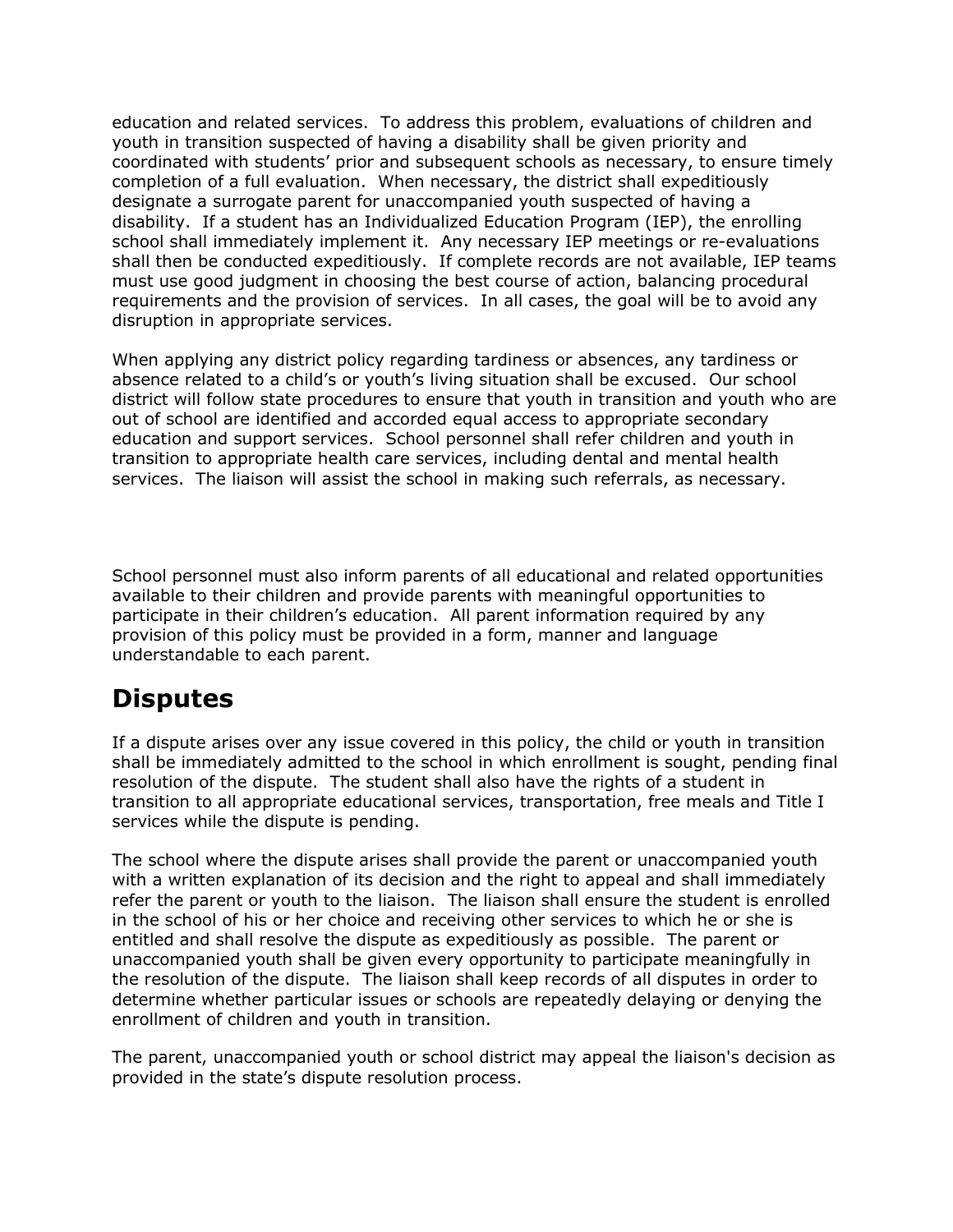### **Free meals**

Hunger and poor nutrition are obvious barriers to learning. To help ensure that children and youth in transition are available for learning, the U.S. Department of Agriculture has determined that all children and youth in transition are automatically eligible for free meals. On the day a child or youth in transition enrolls in school, the enrolling school must submit the student's name to the district nutrition office for immediate processing.

# **Title I**

Children and youth in transition are automatically eligible for Title I services, regardless of what school they attend. The trauma and instability of homelessness puts students at sufficient risk of academic regression to warrant additional support. The district shall reserve such funds as are necessary to provide services comparable to those provided to Title I students to children and youth in transition attending non-participating schools. The amount reserved shall be determined by a formula based upon the perpupil Title I expenditure and developed jointly by the liaison and the Title I director. Reserved funds will be used to provide educationally related support services to children and youth in transition, both in school and outside of school, and to remove barriers that prevent regular attendance.

Our district's Title I plan will be coordinated with our McKinney-Vento services, through collaboration between the Title I director and the liaison. Children and youth in transition shall be assessed, reported on and included in accountability systems, as required by federal law and U.S. Department of Education regulations and guidance.

# **Training**

The liaison will conduct training and sensitivity/awareness activities for the following LEA and school staff at least once each year: the Assistant Superintendent, principals, assistant principals, federal program administrators, registrars, school secretaries, school counselors, school social workers, bus drivers, custodians, cafeteria workers, school nurses and teachers. The trainings and activities will be designed to increase staff awareness of homelessness, facilitate immediate enrollment, ensure compliance with this policy, and increase sensitivity to children and youth in transition.

The liaison shall also obtain from every school the name and contact information of a building liaison. Building liaisons will lead and coordinate their schools' compliance with this policy and will receive training from the district liaison annually.

# **Coordination**

The liaison shall coordinate with and seek support from the State Coordinator for the Education of Homeless Children and Youth, public and private service providers in the community, housing and placement agencies, the pupil transportation department, liaisons in neighboring districts and other organizations and agencies. Coordination will include conducting outreach and training to those agencies and participating in the local continuum of care, homeless coalition, homeless steering committee, and other